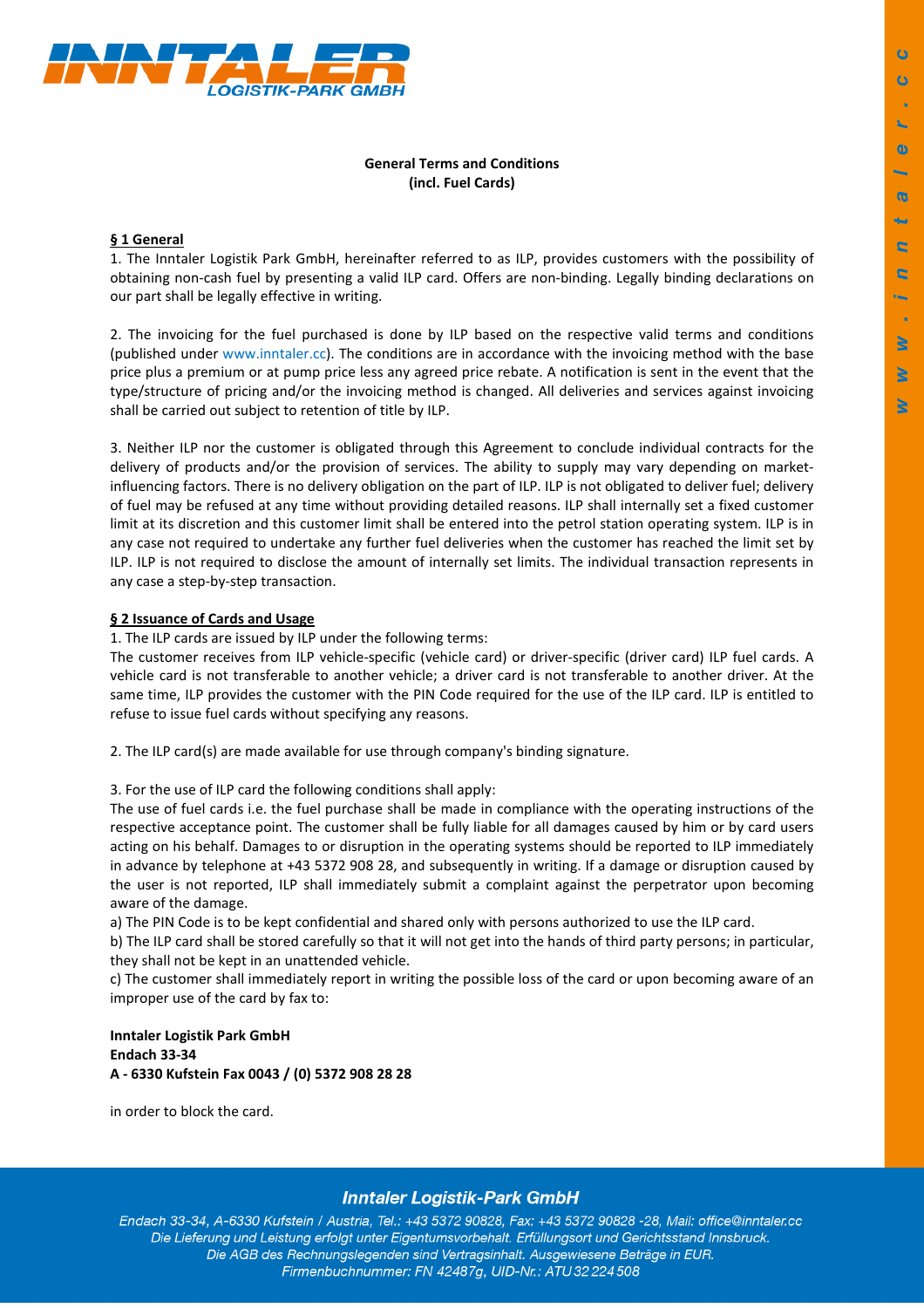

If technically possible, ILP shall block the card immediately and issue a new ILP card. In case of theft or improper use of the card, the customer is obliged to report this to the police and forward a copy of the police report to ILP. Should a stolen or lost card be found again, the customer is required to send it to ILP immediately upon receiving the replacement card.

d) By submitting an ILP and entering of the PIN code in appropriate device at the valid acceptance point, the owner of the card considers as legitimate the receiving of products and services under this Agreement in the name and on the account of the customer. By entering the PIN Code the owner at the same time acknowledges the receipt of the products and services with effect for the customer. The cardholder shall verify the accuracy of the delivery note/receipt before leaving the acceptance point. If entering of the PIN code is not possible- due to absence or failure of designated devices- only delivery notes are to be submitted by signing of which the customer acknowledges the receipt of the products or services.

e) Acceptance points are not required to verify the legitimacy of the owner of an ILP card when the PIN Code is entered into the designated device.

f) As soon as the customer has reported the loss or improper use of the ILP card in accordance with Item 2 c.), ILP shall assume after the laps of 24 hours (system block) all liability damages incurred due to improper use of the card from the date/time of the police report plus the time period of max. 24 hours. If the customer has contributed to the occurrence of the damage due to negligent conduct, the extent to which the customer and ILP shall have to bear the loss shall be determined in accordance with the principles of contributory negligence. If ILP has fulfilled its obligations and the customer has violated his obligations negligently or intentionally, the customer shall bear the cost of damages in full.

The customer's negligence may arise in particular when:

- − he has culpably not informed ILP immediately of the loss or improper use of the card,
- − he has made the PIN available to a third party and the damages resulted therefrom.

In the case of contributory negligence on the part of the acceptance point or its staff, § 1304 of the Civil Code shall apply. The customers are strongly advised to verify the consumption of products and services of their vehicles regularly in order to exclude or limit the possible improper use of the ILP cards.

g) It is prohibited for customers and their employees to continue using the ILP card if insolvency proceedings initiated against his assets or that he recognizes that the invoices at maturity cannot be settled.

#### **§ 3 Invoicing**

1. ILP provides the customer with invoice of outstanding amounts. The settlement of purchased products and services shall be in EURO.

2. Invoices are due for immediate payment to ILP, unless other contractual payment terms are agreed to. This means that the payment period begins on the date of the invoice. Payment is due no later than 10 days from the date of the invoice, should this period be exceeded the customer shall be in default without further reminder. The account settlement is performed by means of debit order through a direct debit procedure without exception. The customer is required to immediately notify ILP in writing regarding changes in company name, address, tax number, bank account and all data relevant to invoicing.

3. The customer shall raise any possible objections to the invoices immediately, but not later than 5 business days from date of the invoice.

## **Inntaler Logistik-Park GmbH**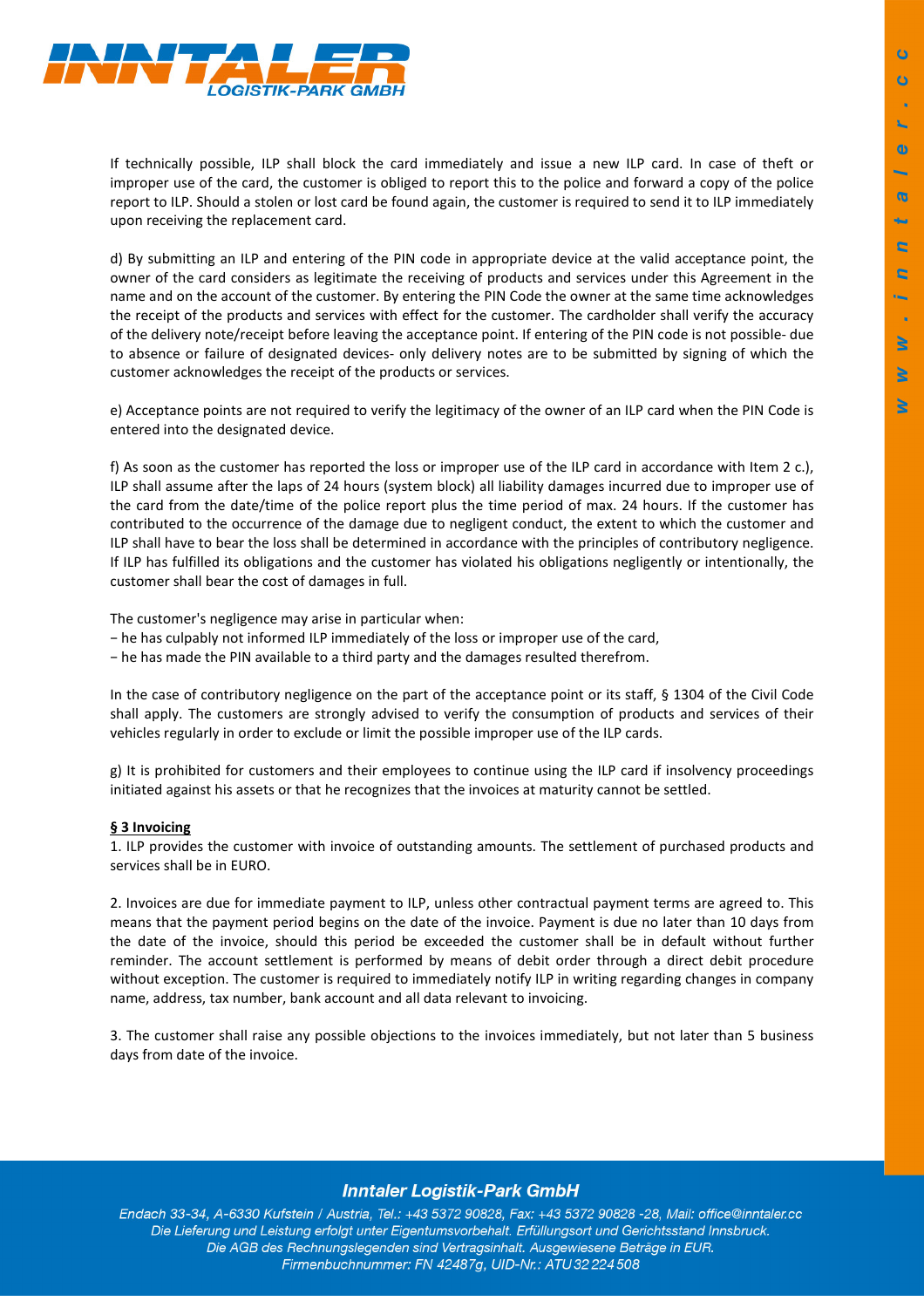

#### **§ 4 Contract Termination/Cancellation Policy**

1. This Agreement shall run for an indefinite period of time. It can be terminated with a notice period of three months at the end of each month.

2. The right to terminate this Agreement for good cause with immediate effect i.e. remains unaffected. Good cause shall be deemed to exist when the customer repeatedly violates this Agreement, does not affect payments on schedule, bankruptcy or liquidation proceedings are initiated against his assets, or enforcement proceedings are initiated ( against his assets, etc.).

3. Upon termination of this Agreement the customer may no longer exercise the option of non-cash purchase of products and services granted to him under this Agreement and shall immediately return all ILP cards issued to him by ILP.

4. In the case of non-redemption of debits (debiting procedure) or if payments are not made on schedule ILP is entitled to block the fuel cards with immediate effect and to charge the customer interest at eight percentage points above the actual discount rate of the Austrian National Library, but at least 12% p. a. and to make all amounts still outstanding as immediately due and to charge a processing fee. ILP is entitled to prohibit the continued use of the ILP card until the payment of the outstanding amounts due to non-redemption of debits or payments not paid on schedule, to initiate the blocking of the cards as well as to refuse the required permits/approvals of contractual partners for continued use of the ILP card. The debited invoice amount is deemed to have been accepted based on the reason and amount so long as the customer/cardholder does not raise objections in writing within one week after debiting. The ILP GmbH is authorized by the customer to make debits through debit procedures. All claims shall be debited (debit order attached) through direct debit procedure

until revoked. Pursuant to the Payment Services Act of 01 November 2009 the customer agrees, as with the previous terms and conditions, to acknowledge the term of payment and the maximum amount of the previous last three invoices as the maximum amount limit of the order for direct debiting of his account. The customer signs duly prepared direct debit orders prior to the provision of the fuel card. In case of return debits a handling fee of EUR 50, - in addition to the bank fees shall be charged. Bank fees and charges are to be paid directly by the customer, or they shall be invoiced to him by ILP. All - when paying by acceptance or bill of exchange such as a check - incurred charges shall be borne by the debtor and is especially agreed that the payer shall bear the expenses in full such that the full amount will be credited to our bank account. The buyer may offset counterclaims against our invoice sums only if the counterclaim is acknowledged by us in writing or determined by a court. ILP is entitled to offset incoming payments that are not clearly assigned against open claims at our discretion.

5. ILP is entitled at all times to demand adequate security from the Customer at any time.

6. ILP is entitled to obtain advance information from banks and credit bureaus, such as e.g. "Kreditschutzverband" (a credit rating agency), regarding the customer indicating the current customer business information (etc. name, address, tax identification number).

7. For purposes of the credit reporting and applicable risk insurance ILP is entitled to collect the previously mentioned company data from new customers and make them available to a credit insurer, specifying the maximum credit amount. The inspection fee for processing i.e. the collection of company data as well as reporting to the credit insurer is € 85 - (in words: eighty-five)

Regardless of the above data regarding non-conforming behaviour shall be reported to credit bureaus such as the Kreditschutzverband (credit rating agency), subject to the provisions of the Data Protection Act. In accordance with the Privacy Act these reports are to be provided only where this is necessary to protect the legitimate interests of the ILP, a counterparty of the credit bureau or the general public and thereby the legitimate interests of the customer are not affected.

# **Inntaler Logistik-Park GmbH**